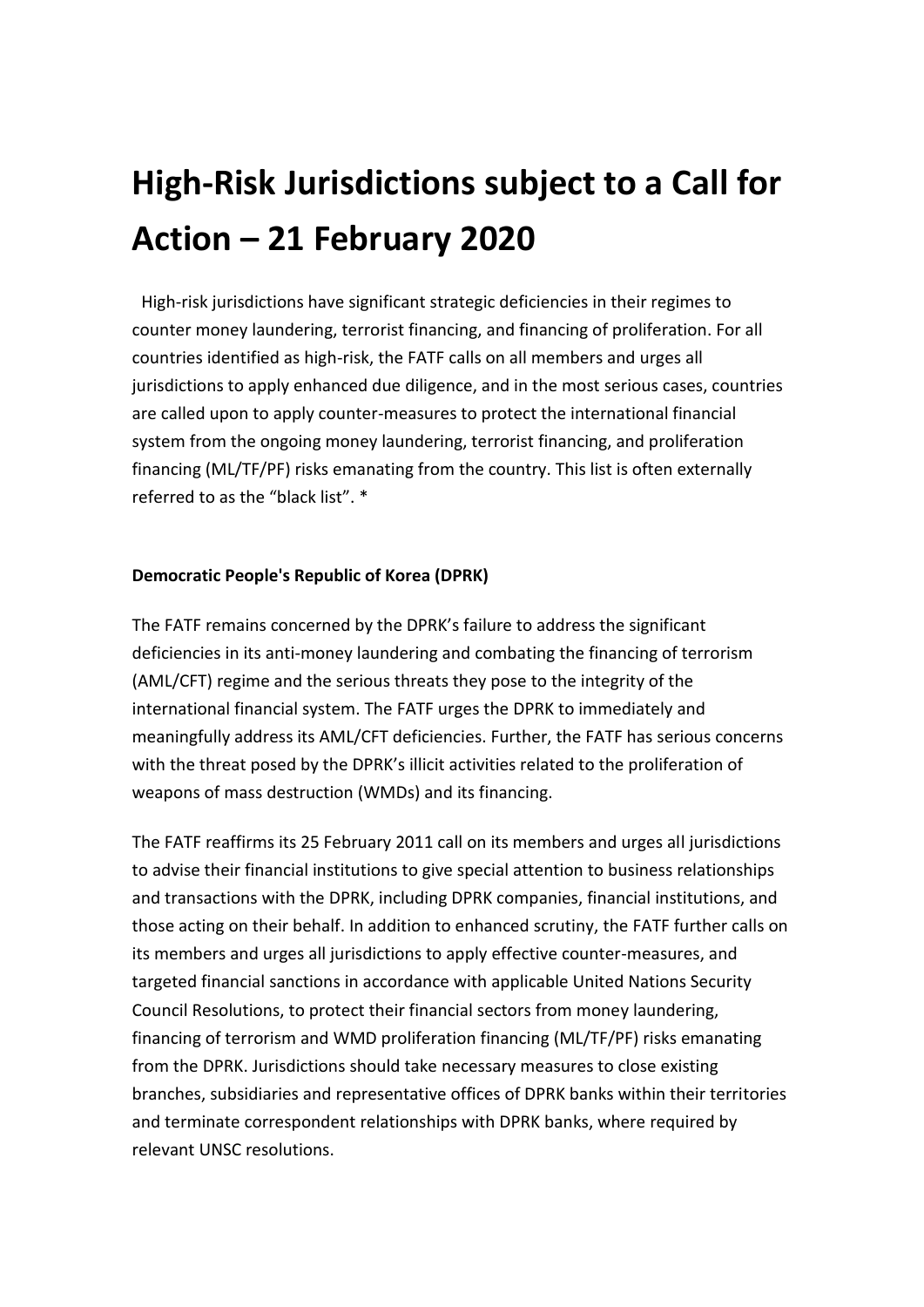## **Iran**

In June 2016, Iran committed to address its strategic deficiencies. Iran's action plan expired in January 2018. In February 2020, the FATF noted Iran has not completed the action plan[.\[1\]](http://www.fatf-gafi.org/publications/high-risk-and-other-monitored-jurisdictions/documents/call-for-action-february-2020.html#fn1)

In October 2019, the FATF called upon its members and urged all jurisdictions to: require increased supervisory examination for branches and subsidiaries of financial institutions based in Iran; introduce enhanced relevant reporting mechanisms or systematic reporting of financial transactions; and require increased external audit requirements for financial groups with respect to any of their branches and subsidiaries located in Iran.

Now, given Iran's failure to enact the Palermo and Terrorist Financing Conventions in line with the FATF Standards, the FATF fully lifts the suspension of counter-measures and calls on its members and urges all jurisdictions to apply effective countermeasures, in line with Recommendation 19[.\[2\]](http://www.fatf-gafi.org/publications/high-risk-and-other-monitored-jurisdictions/documents/call-for-action-february-2020.html#fn2)

Iran will remain on the FATF statement on [High Risk Jurisdictions Subject to a Call for Action] until the full Action Plan has been completed. If Iran ratifies the Palermo and Terrorist Financing Conventions, in line with the FATF standards, the FATF will decide on next steps, including whether to suspend countermeasures. Until Iran implements the measures required to address the deficiencies identified with respect to countering terrorism-financing in the Action Plan, the FATF will remain concerned with the terrorist financing risk emanating from Iran and the threat this poses to the international financial system.

<sup>[1]</sup> In June 2016, the FATF welcomed Iran's high-level political commitment to address its strategic AML/CFT deficiencies, and its decision to seek technical assistance in the implementation of the Action Plan. Since 2016, Iran established a cash declaration regime, enacted amendments to its Counter-Terrorist Financing Act and its Anti-Money Laundering Act, and adopted an AML by-law.

In February 2020, the FATF noted that there are still items not completed and Iran should fully address: (1) adequately criminalizing terrorist financing, including by removing the exemption for designated groups "attempting to end foreign occupation, colonialism and racism"; (2) identifying and freezing terrorist assets in line with the relevant United Nations Security Council resolutions; (3) ensuring an adequate and enforceable customer due diligence regime; (4) demonstrating how authorities are identifying and sanctioning unlicensed money/value transfer service providers; (5) ratifying and implementing the Palermo and TF Conventions and clarifying the